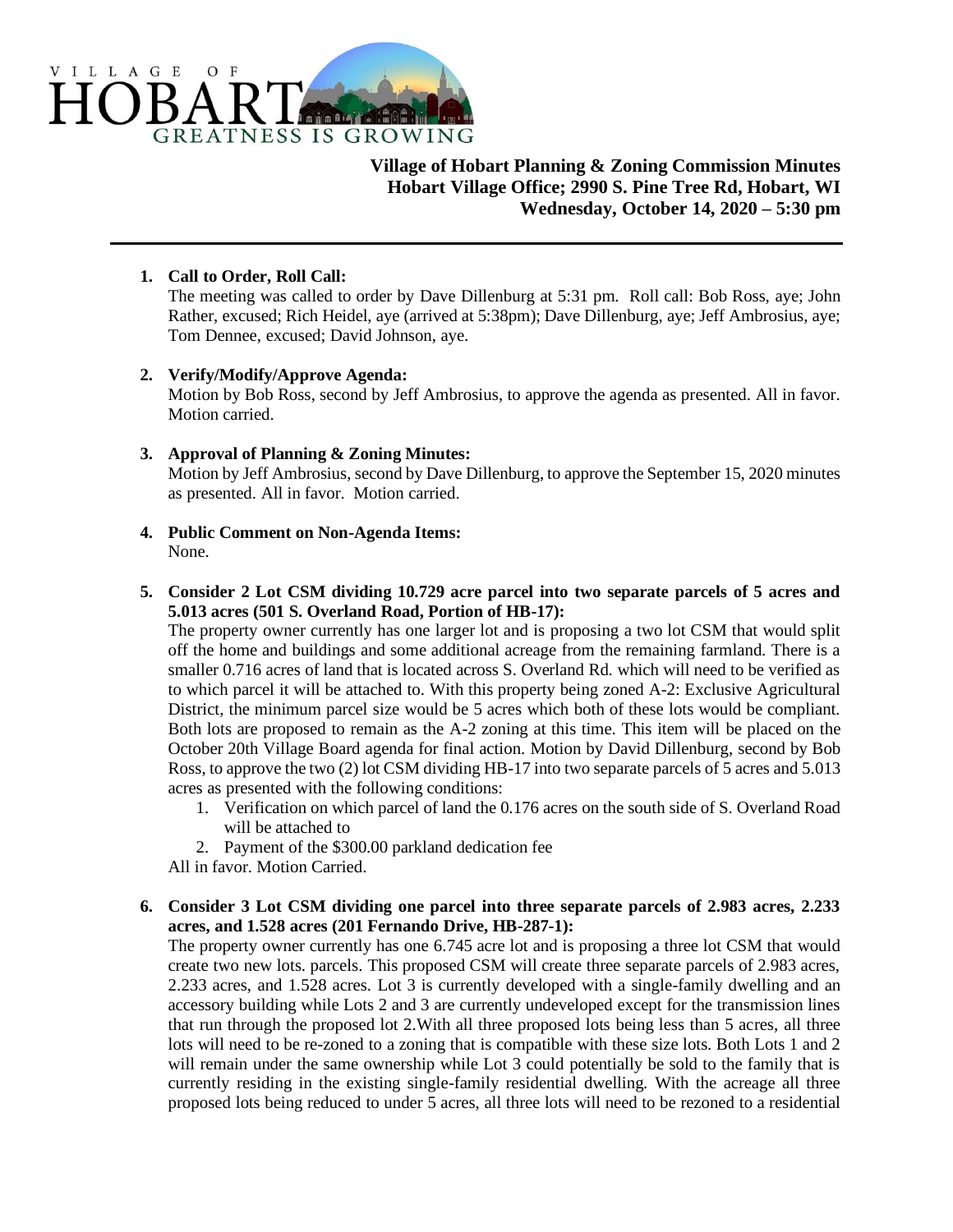district and any approval of this CSM will need to be conditioned with the rezoning being approved. This item will be placed on the October 20th Village Board agenda for final action. Motion by Rich Heidel, second by Jeff Ambrosius, to approve the three (3) lot CSM dividing HB-287-1 into three separate parcels of 2.983 acres, 2.233 acres, and 1.528 acres as presented with the following conditions:

- 1. All three lots be rezoned to an appropriate residential district
- 2. Payment of the required park fee of \$600.00

All in favor. Motion carried.

### 7. **Rezoning of Parcel HB-287-1, 201 Fernando Drive, from A-1: Agricultural District to R-2-R: Rural Residential District:**

The property owner has recently submitted a three lot CSM which creates all three lots to be less than the 5 acre minimum to remain in the A-1: Agricultural zoning district. Therefore, the property owner is requesting to rezone the entire parcel from A-1: Agricultural District to R-2-R: Rural Residential District. All three proposed lots meet the Village requirements for both lot width and lot square footage to be rezoned to R-2-R. This item will be placed on the November 17th Village Board agenda for a public hearing. Motion by Rich Heidel, second by Dave Johnson, to approve the rezoning of HB-287-1 from A-1: Agricultural District to R2R: Rural Residential District. All in favor. Motion carried.

#### **8. Consider Conditional Use Permit allowing excavation of a rear yard pond, HB-291-2, 422 Orlando Drive:**

The current property owner, Jeremy Horst, is proposing to construct a pond of approximately 1/4 acre in surface towards the rear of his property. In the R-4 zoning district, a pond is listed as a Conditional Use. Mr. Horst has submitted information as required in Zoning Ordinance Article XXIX Man-Made Bodies of Water. Staff has reviewed the information submitted and has identified the information demonstrates compliance with the ordinance requirements. Mr. Horst plans to build a new single-family dwelling on the property in the near future and is planning to use the fill removed for the excavation of the pond for fill around the foundation of the proposed dwelling. This item will be placed on the November 4th Village Board agenda for a public hearing. Motion by Dave Dillenburg, second by Bob Ross, to approve a conditional use permit allowing excavation of a rear-yard pond at HB-291-2 as presented. All in favor. Motion carried.

# **9. Consider Conditional Use Permit, HB-556-4, 4625 Crooked Creek Ln. – second accessory building of an additional 240 square feet on property:**

The current property owner Edmund Poillion is proposing to construct a second accessory building of an additional 240 square feet on his property. Being that the property currently has a 384 square foot (16'x24') accessory building (detached garage), this request would consist of a Conditional Use Permit as the new accessory building would not conform to the requirements identified in the zoning code. The only condition that would require the CUP would be the request for a second such accessory building on the same lot. The additional square footage combined with the existing accessory building would total 624 square feet which is well below the maximum 1,815 that is allowed for this size property (ordinance allows the building to have a maximum square footage of 1/60th the square footage of the total lot area). This item will be placed on the November 4th Village Board agenda for a public hearing. Motion by Rich Heidel, second by Dave Dillenburg, to approve a conditional use permit to have a second accessory building of an additional 240 square feet on the property at HB-556-4 as presented. All in favor. Motion carried.

#### **10. Consider Final Plat for Blackberry Ridge Subdivision, HB-689, HB-683, & HB-688**

Gigot Properties, LLC is proposing a 32 lot single-family plat with one thru roadway from Melanie Dr. on the north to Trout Creek Rd. on the south and one small cul-de-sac near the middle of the